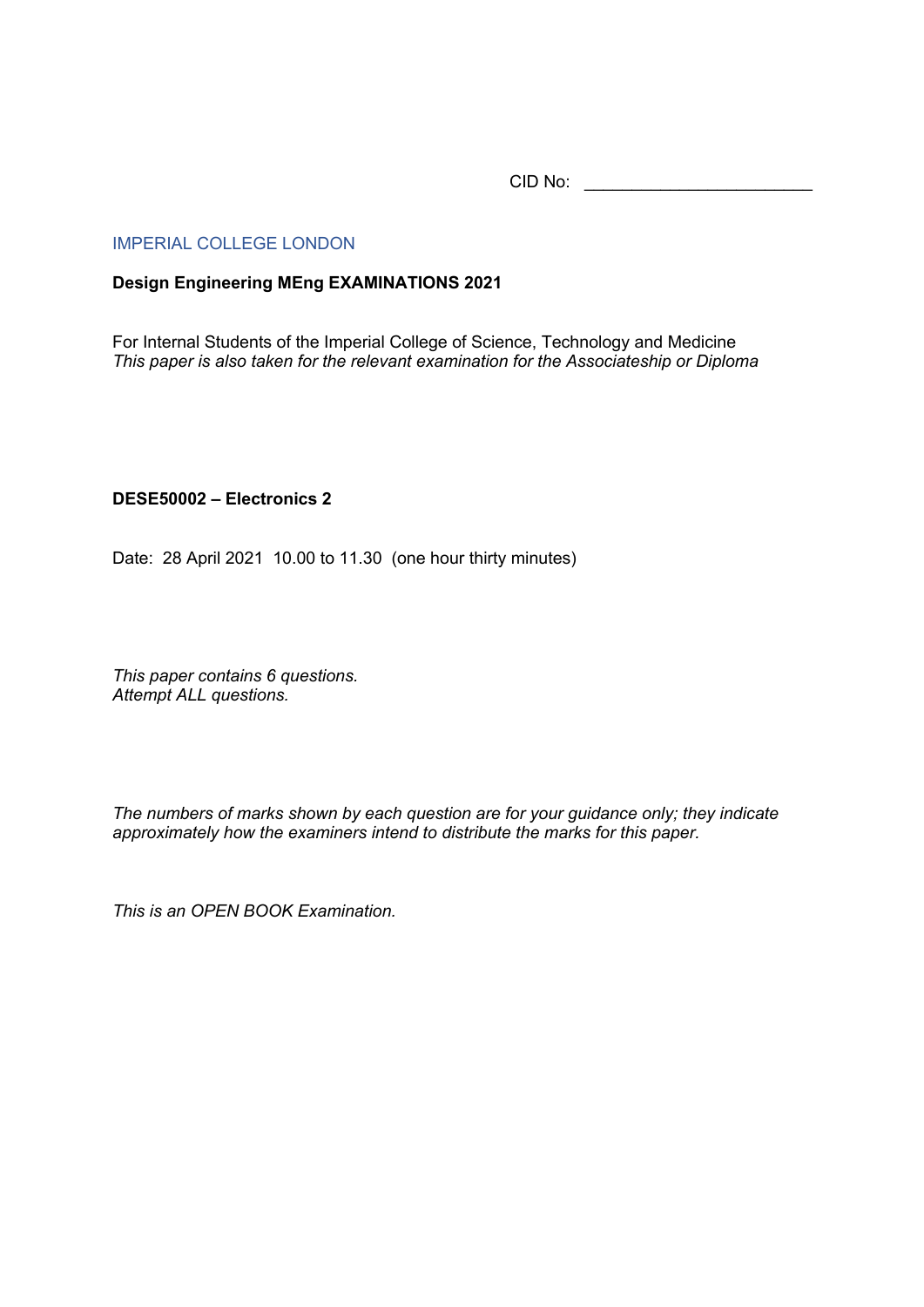1. a) Show that the signal shown in *Figure Q1* can be modelled mathematically by the following equation.  $u(t)$  is the unit step function.

$$
x(t) = (t-1)u(t-1) - (t-2)u(t-2) - u(t-4)
$$



b) Given that  $s = \sigma + j\omega$  is the complex frequency, show that

$$
y(t) = \frac{1}{2} \left( e^{st} + e^{s^*t} \right) = e^{\sigma t} \cos \omega t \quad \text{where } s^* \text{ is the conjugate of } s.
$$

[2]

[4]

Sketch  $y(t)$  for the cases where  $\sigma < 0$ ,  $\sigma = 0$  and  $\sigma > 0$ .

[6]

c) Based on the definition of the impulse function  $\delta(t)$ , show that the following equations are correct.

(i) 
$$
(t^3 + 3)\delta(t) = 3\delta(t)
$$
 [2]

(ii) 
$$
\frac{\omega^2 + 1}{\omega^2 + 9} \delta(\omega - 1) = \frac{1}{5} \delta(\omega - 1)
$$
 [3]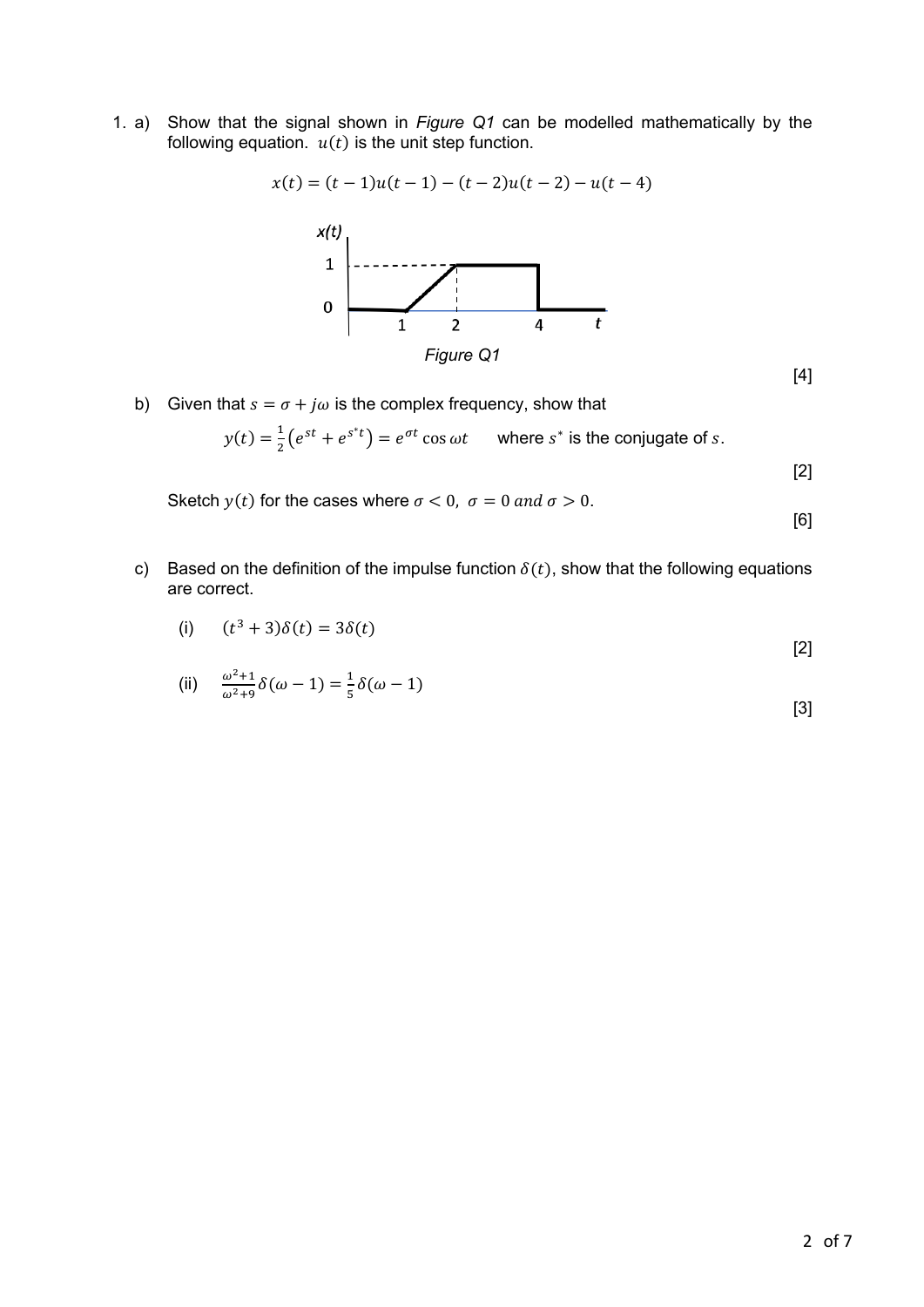2. The equation below describes the signal  $x(t)$ .

$$
x(t) = 0.5 \sin(1000\pi) t + \delta(t) + 1.5 u(t)
$$

a) Sketch on your paper sheet the waveform of the signal  $x(t)$  for -5ms  $\le t \le 5$ ms.

[6]

b) By referring to the Fourier Transform table in the Appendix, sketch the absolute amplitude spectrum  $|X(\omega)|$  as a two-sided spectrum (i.e. with both positive and negative frequency  $\omega$  on the x-axis).

[7]

3. a) When and why does aliasing happen in a sampled data system? What are the bad consequences of aliasing? How can this be avoided?

[6]

- b) A musical chord consists of three notes with identical amplitude A: E4 at 330Hz, G4 at 392Hz and C5 at 523Hz.
	- (i) The chord signal y(t) is sampled at a rate of 8kHz. Sketch on your paper sheet the one-sided spectrum |Y(f)| of the sampled signal over the frequency range of 0Hz to 10kHz.

[10]

(ii) If the signal is sampled at 1kHz instead, what is the frequency of the aliased component?

[4]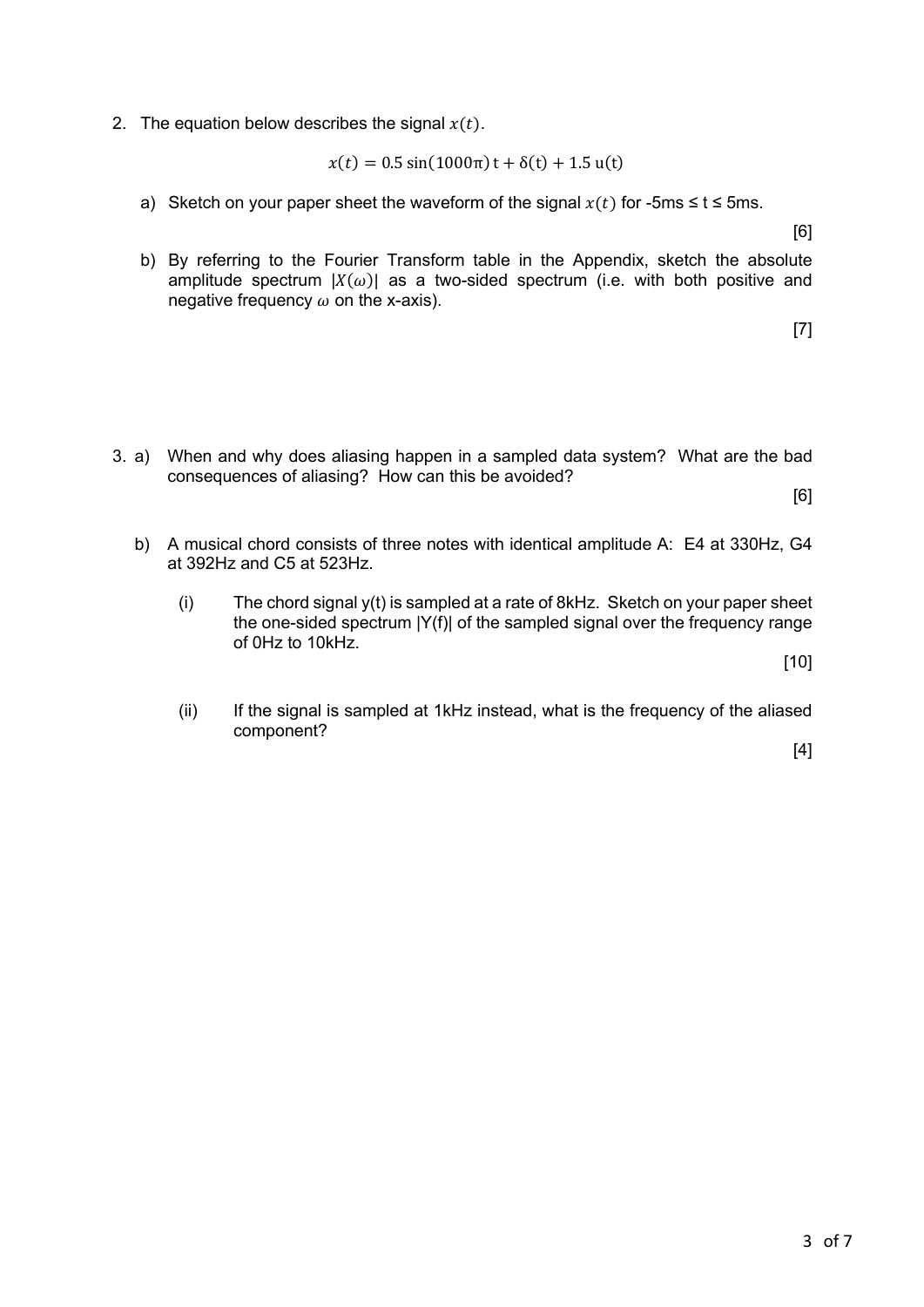4. A torsion system with a heavy wheel W has a moment of inertia J. It is connected to a stationary anchor through a shaft S with a shaft stiffness of k as shown in Figure Q4. The movement of the wheel is damped by a friction pad F with a damping coefficient of c. An external torque T is acting on the wheel in the direction shown. The angle of rotation of the wheel  $\alpha$  is measured from its stationary condition. The relationship between the wheel angle  $\alpha$  and the external torque T is given by the following equation:

$$
T - k\alpha - c\frac{d\alpha}{dt} - J\frac{d^2\alpha}{dt^2} = 0
$$

a) Derive the transfer function  $H(s)$  between the angle  $\alpha$  and the torque T.

[6]

b) Hence or otherwise, write down the equation for the natural frequency, damping factor and the DC gain of the system in terms of J, k and c.

[12]

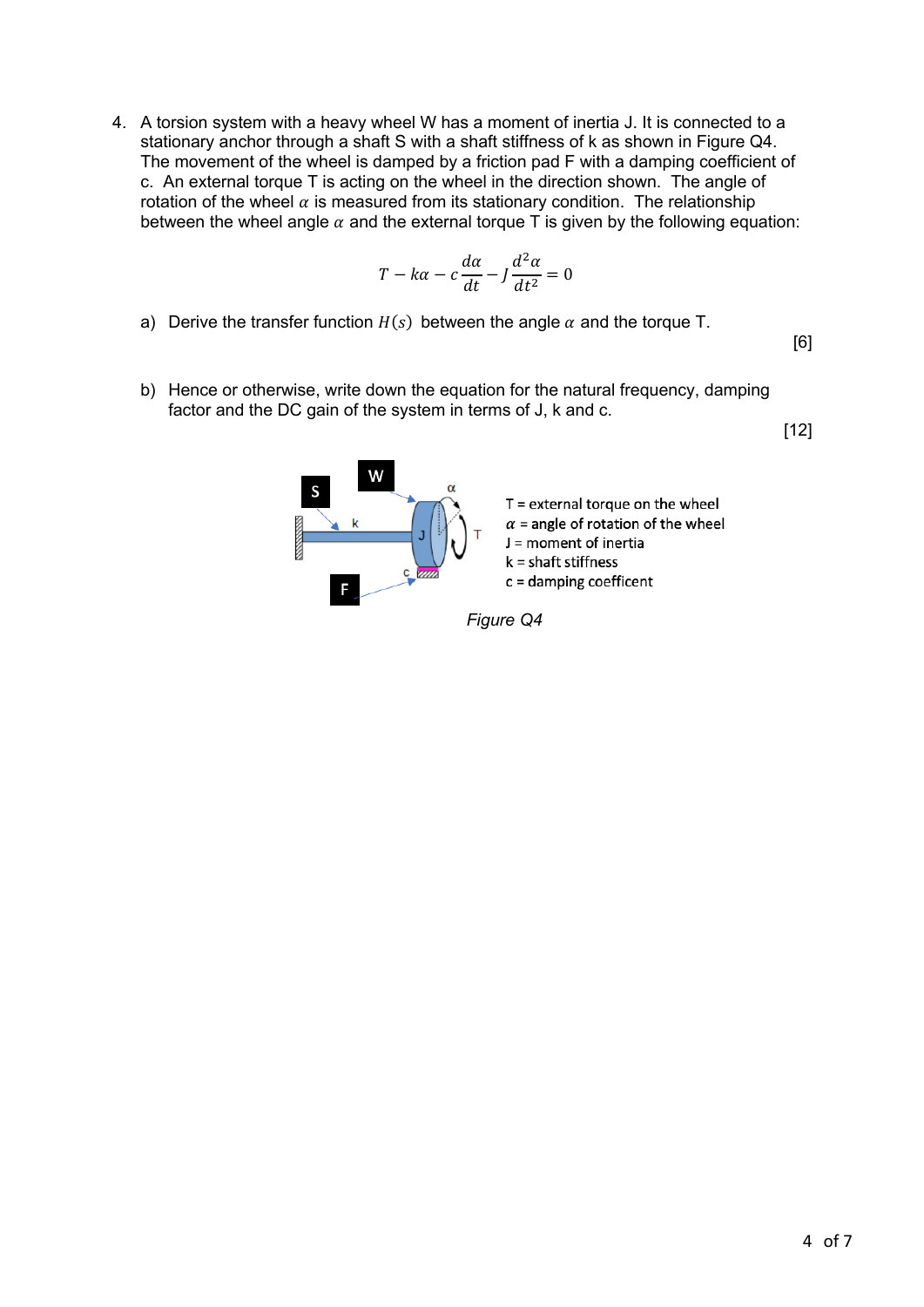- 5. A digital filter has an impulse response  $h[n]$  as shown in Figure Q5a.
	- a) What is the transfer function H[z] of this filter?

[4]

b) A signal  $x[n]$  shown in Figure Q5b is applied to the input of the filter. Write down the difference equation which relates the output signal  $y[n]$  of the filter to its input x.

[4]

c) Using the graphical convolution method, derive the output  $y[n]$  for  $0 \le n \le 5$ .

[12]

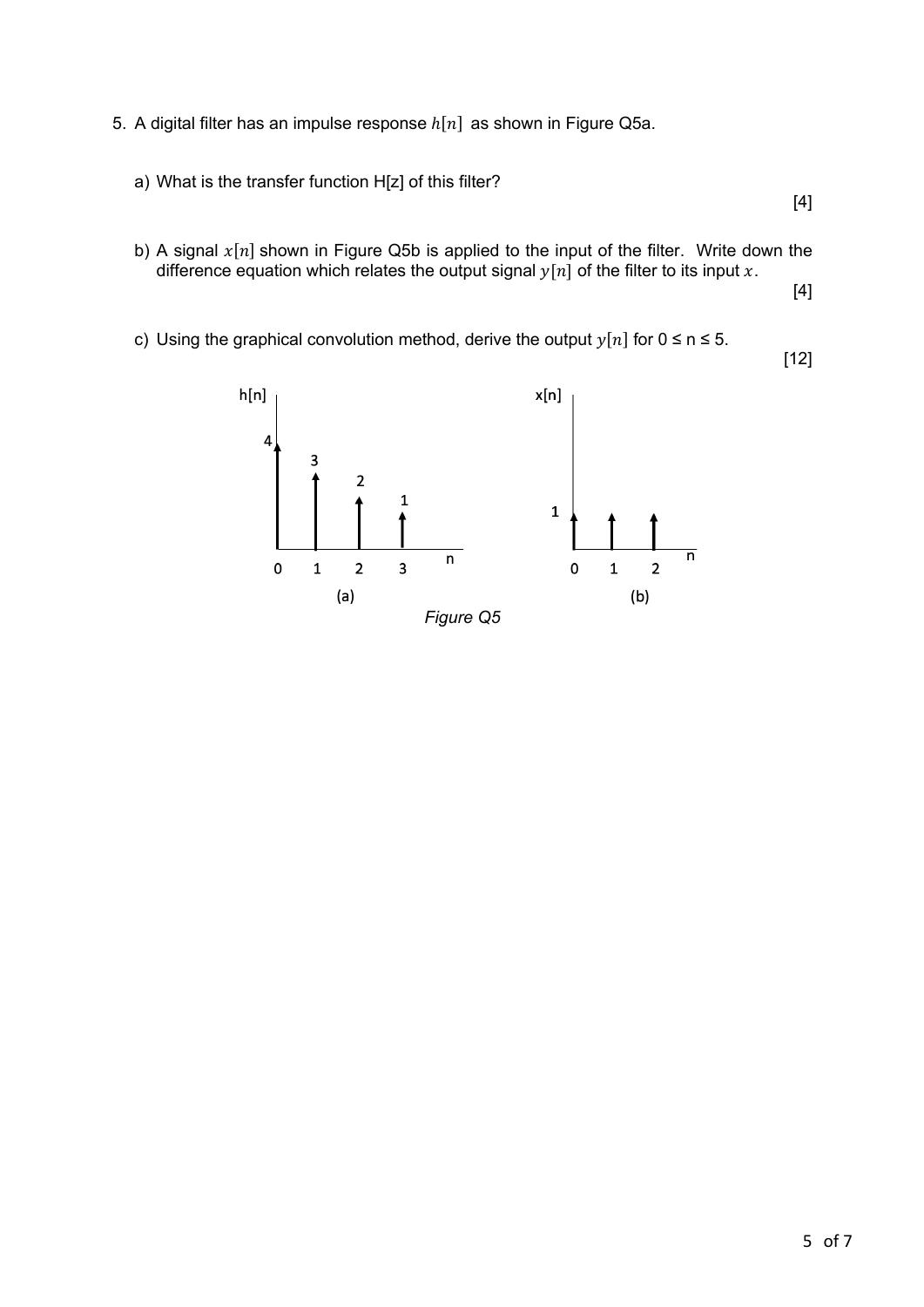6. Figure Q6 shows a first-order system G(s) being controlled in a feedback loop with a proportional-differential controller H(s).

Derive the closed-loop transfer function of the system.

[12]



*Figure Q6*

[END OF PAPER]